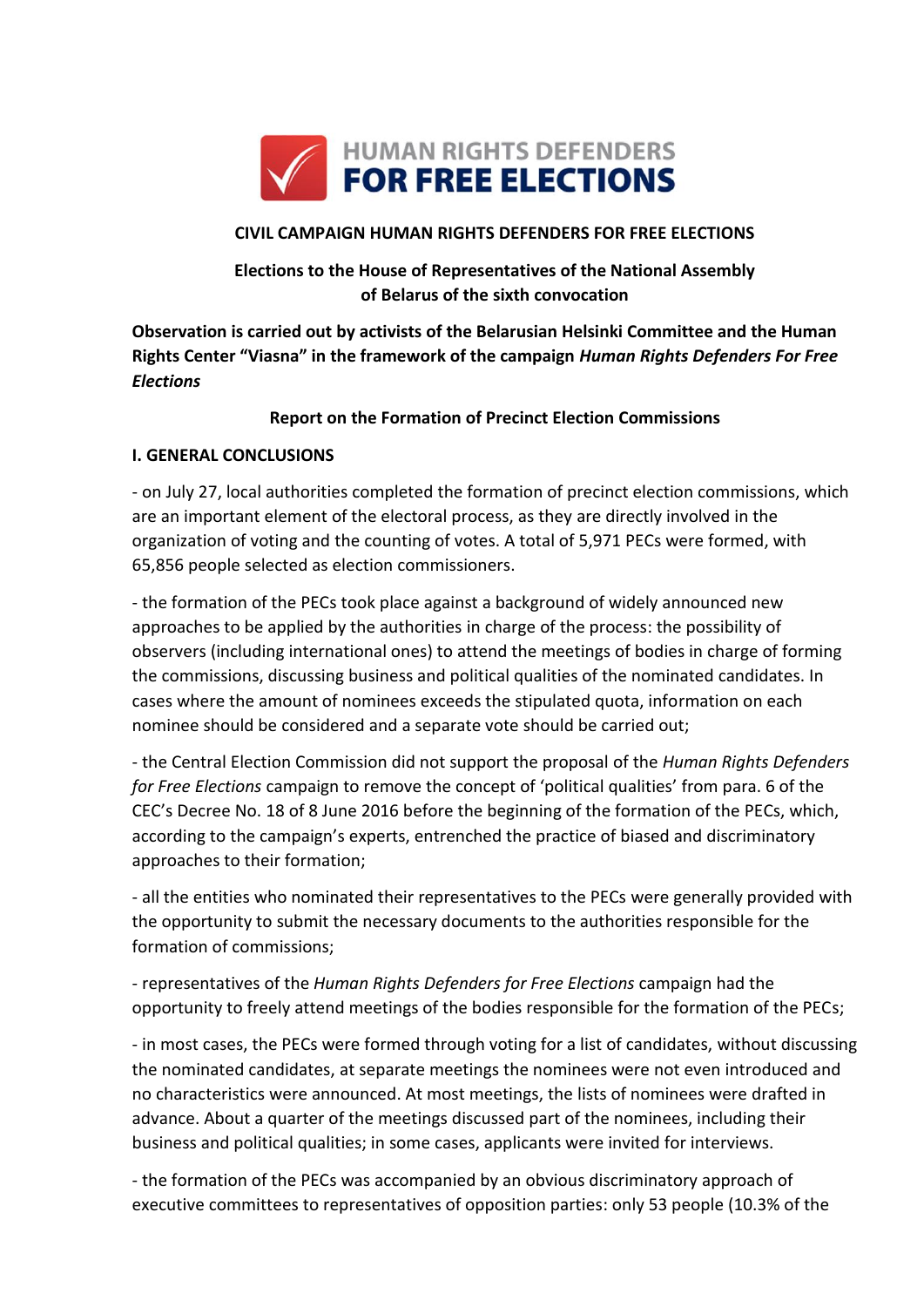total number of opposition nominees) were included in the PECs out of 514 proposed candidates, while 3,358 people (89%) became commission members out of 3,773 nominees put forward by the pro-government parties. The five largest pro-government public associations (Belarusian Republican Youth Union, *Belaya Rus*, Women's Union, Veterans' Union, and Federation of Trade Unions) nominated 27,080 people, with 25,546 people (94%of nominated candidates) were eventually selected to work as election commissioners.

- the country's opposition parties will be represented in the PECs by 53 people or 0.08% of the total composition, which is less than in the parliamentary elections of 2012 (61 people or 0.1% of the total composition of the PECs) and approximately equal to the number of members of the opposition on the PECs in the 2008 parliamentary elections (48 or 0.07%).

- the absence of legislatively fixed criteria for candidates to election commissions still results in a highly partial approach to the personal composition of these commissions; the CEC's Decree No. 18 has failed to contribute to greater political pluralism: as in the earlier elections, the formation of the PECs was based on a bias in favor of representatives of the pro-government political parties and public associations;

### **II. LEGAL FRAMEWORK**

In accordance with Art. 28 of the Electoral Code, the preparation and conduct of elections of deputies of the House of Representatives are administered by the regional election commissions, the Minsk city territorial election commissions (TECs), and the precinct election commissions (PECs). It is the PECs who organize the voting, counting and the announcement of voting results at the polling stations, which makes them one of the key mechanisms of the electoral process. At the stage of election campaigning, PECs send information about the candidates to voters; control the rules of placing campaign materials at polling stations. PECs consider applications and complaints dealing with the preparation of elections, organization of voting, counting of votes and announce their decisions.

As with the territorial election commissions, PECs are composed of representatives of political parties and other public associations, labor collectives, as well as representatives of citizens nominated to the commissions by collecting signatures.

The procedure for sending representatives to the PECs is governed by the CEC's Decree No. 18 of 8 June 2016.

Political parties and public associations, labor collectives, collectives of their structural units and voters can nominate their representatives to the PECs in the following order:

The governing bodies of the regional branches — to the PECs formed in the territory of the region; the governing body of the Minsk city branch — to the PECs formed on the territory of Minsk; district, city, city district branches — to the PECs formed in the respective district, city, district of the city; the primary organization of a political party and other public association has the right to nominate a representative to the local commission of the polling station on whose territory it is situated;

Assemblies of labor collectives of organizations or their structural units having not less than 10 employees located on the territory of the district, city, district of the city, town, village council;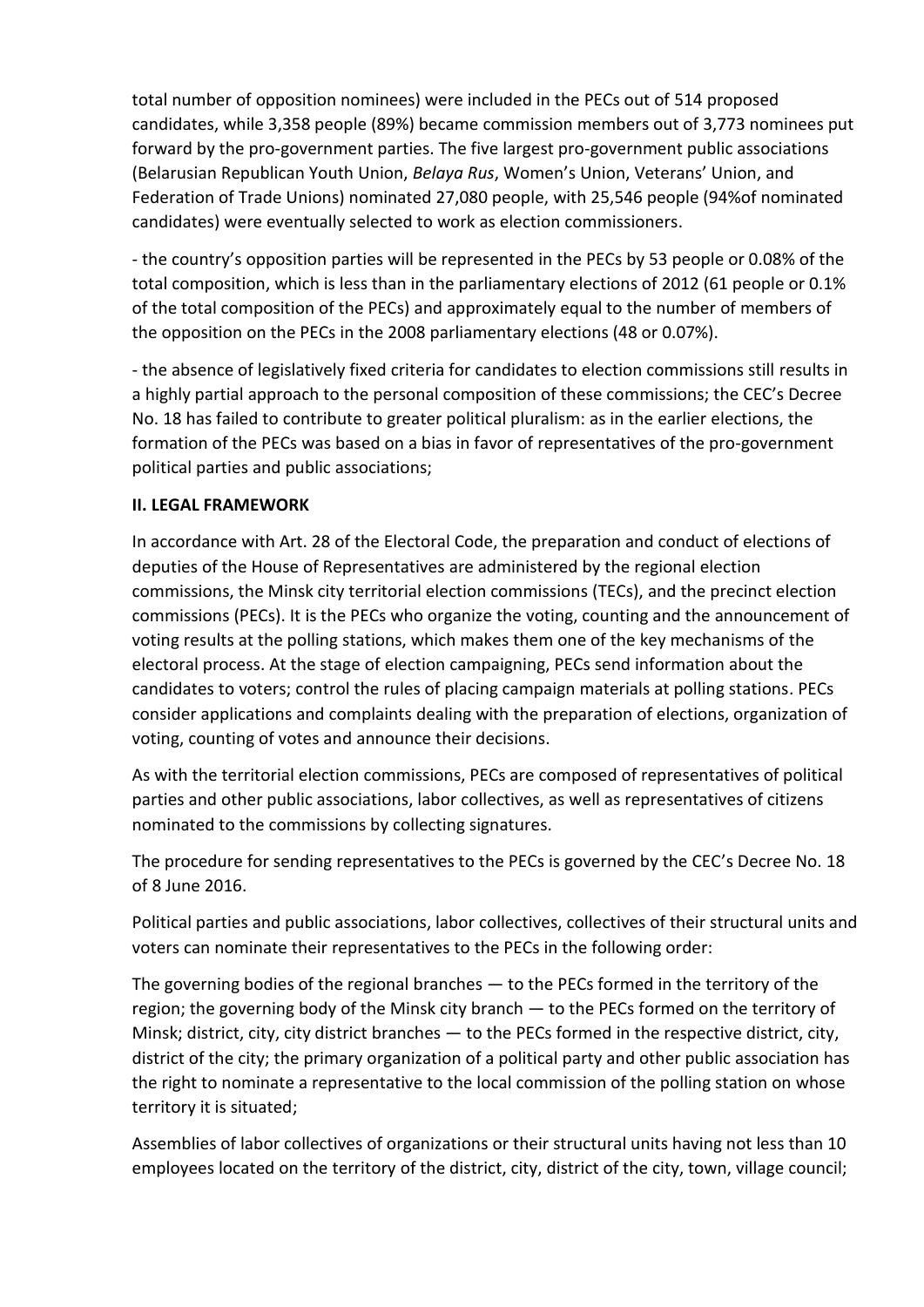Voters in the amount of at least 10 people — to the PEC of the polling station, in whose territory they reside;

All of the above entities have the right to nominate only one representative.

The PECs are formed by the district and city executive committees, and in cities with district division — by a group of 5-19 members of local governments.

The entities who have put forward a representative to the commission have the right to appeal against the decision of the authority in charge to the district or city court.

Opportunities of nominating representatives by political parties and other public associations, as before, are limited by the requirement to have local branches. Thus, national public associations that do not have any organizational structures in the regions are deprived of the opportunity to nominate their representatives to the precinct election commissions.

In contrast to previous elections, the CEC's Decree No. 18 provided for the right of observers (including international ones) to attend the meetings of the executive committees and district administrations (in cities with district division) during the formation of the PECs.

In addition, according to para. 6 of the Decree, the business and political qualities of the persons who have been nominated to the election commission should be discussed before deciding on the formation of the PEC, and if the number of nominees exceeds the stipulated quota, information on each nominee should be considered and a separate vote should be carried out.

In the absence of an explanation of the notion of 'political quality' in the current legislation, experts of the *Human Rights Defenders for Free Elections* campaign requested clarification from the CEC.

The CEC said in response that the electoral legislation does not contain an explanation of the concepts of business and political qualities of a person nominated to the election commission. The CEC interprets the concept as "political views, level of representation of public associations and political parties in the region, their recognizability and credibility among the population."

In this regard, on July 7, representatives of the *Human Rights Defenders for Free Elections* campaign wrote to the CEC asking the election authorities to remove the term of 'political quality' from para. 6 of the CEC's Decree No. 18 in the absence of official interpretation of this term in the law, which is of extremely controversial nature and promotes the practice of subjective and selective approach in the formation of election commissions on the basis of the nominees' political views. The human rights activists asked to amend the Decree before the start of the formation of the PECs.

The CEC said in its reply on July 12 that there were no reasons to adjust the said decision or remove the notion of 'political quality'.

# **III. PROCESS FOR THE NOMINATION OF REPRESENTATIVES TO PRECINCT ELECTION COMMISSIONS**

Observers reported several cases of bans on receiving the documents submitted for the nomination of candidates to the PECs. Uladzimir Siakerka, head of the Homieĺ regional branch of the Party of the Left "Fair World", told the campaign's observer in DEC No. 46 (Svietlahorsk)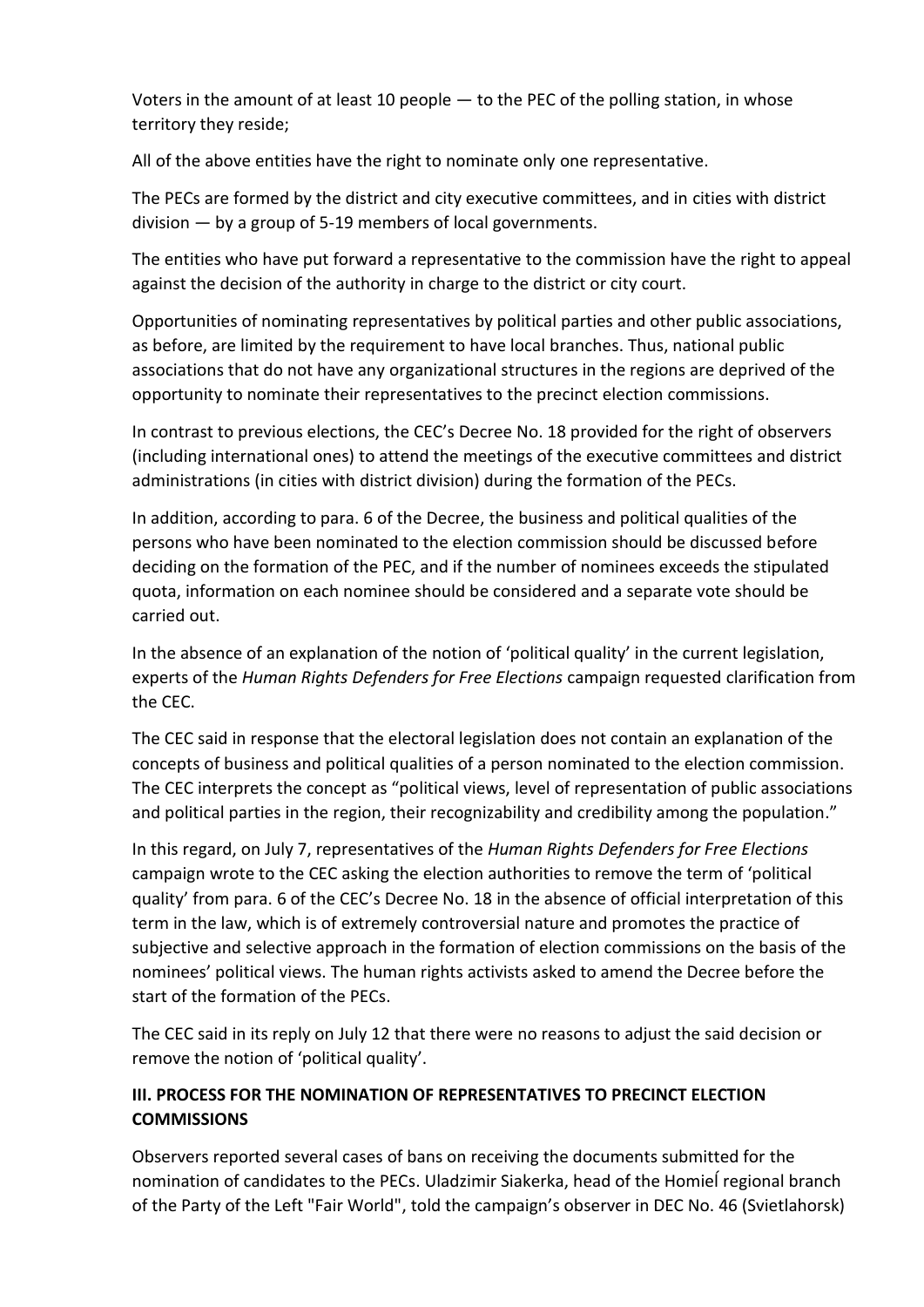Alena Masliukova that several of the party members were not included in the local PECs due to the fact that their nomination documents were allegedly received late: a registered letter only arrived seven days after sending, when the formation of the election commissions had been over. Therefore, none of the 24 candidates nominated by *Fair World* was not included in the local PECs.

According to the Central Election Commission, a total of 73,278 persons were nominated to 5,971 precinct election commissions, including through citizens' applications — 27,428 representatives (37.5%), from labor collectives  $-$  9,257 (12.6%), political parties  $-$  4,272 (5.8%) and other public associations — 32,321 representatives (44.1%).



As in previous elections, the greatest number of nominations was submitted by the progovernment associations: the Federation of Trade Unions of Belarus — 9,350 applicants (12.8%), *Belaya Rus* — 4,626 (6.3%), Belarusian Republican Youth Union (BRSM) — 4,066 (5%), Belarusian Union of Women — 4,344 (5.9%), and the Belarusian Public Association of Veterans — 3,160 nominations (4.3%).

According to information provided by the Viciebsk Regional Executive Committee, other nominees were sent by the Belarusian Red Cross Society (342 representatives), the Belarusian Peace Fund — 208, the Belarusian Union of Officers — 66, and the Belarusian Union of Soviet-Afghan War Veterans — 28 representatives. Four more representatives were delegated by unknown associations. Eight members were nominated by the opposition association *Local Government and Society*. Thus, at least 4,619 of the 4,631 nominees were put forward by the pro-government associations.

For example, in the Hrodna region, these entities nominated 91% of applicants from public associations, or 42.9% of the total number of nominated candidates. The activity of the progovernmental organizations has increased as compared to earlier elections. Five of them nominated 34.5% of the total amount nominated to the PECs and 79% of the total amount sent by the public and other associations, respectively. In the current election campaign, the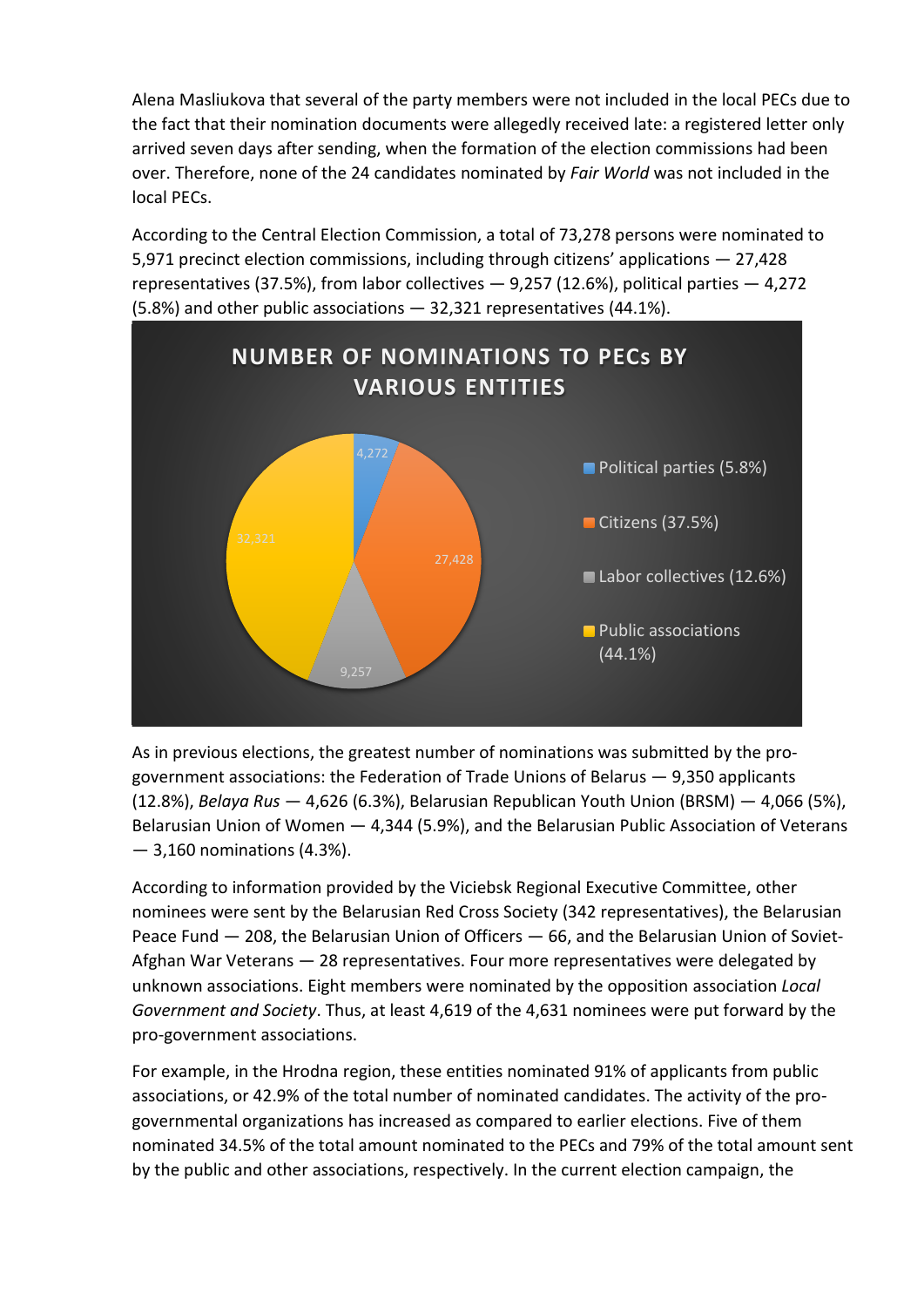proportion of representatives of political parties and public organizations has increased from 47% (2012) to 49.9%.

Ten political parties out of 15 registered nominated their representatives to the PECs. At the same time, pro-government political parties and public associations have increased their activity. For example, the Republican Party of Labor and Justice nominated 1,141 applicants (in  $2012 - 832$ ).

Out of 4,272 representatives of the parties, 514 (12% of the total number nominated by the parties, or 0.7% of the total number of nominations) were delegated by the opposition parties.

Compared with the parliamentary campaign of 2012, the activity of the opposition parties has slightly declined: in the 2012 elections, 664 candidates from five opposition parties accounted for about 0.8% of the total number of nominees. Approximately the same numbers were reported during the presidential campaign of 2015, when the opposition parties nominated 515 out of 3,877 applicants from all parties. According to the Central Election Commission, the Belarusian Party of the Left "Fair World" nominated 169 people, the Belarusian Social Democratic Party *Hramada* — 42, UCP — 223, and the BPF Party — 80 candidates.

### **IV. MEETINGS OF BODIES IN CHARGE OF FORMING THE COMMISSIONS**

The meetings of the district and city executive committees, and in cities with district division local administrations were held on July 25-27 to form the precinct election commissions.

Observers and representatives of entities that nominated their candidates to the PECs did not encounter major obstacles to attending the meetings.

The meetings lasted for an average of 2 hours. However, in some cases, executive committees formed commissions in 55 minutes (Smarhoń executive committee, the administration of the Kastryčnicki district of Mahilioŭ), and in some cases the meeting lasted for 6-8 hours (Sluck district executive committee, the administration of the Lieninski district of Mahilioŭ, the administration of the Saviecki district of Minsk).

Most of the nominated representatives were selected as PEC members by the bodies that formed the commissions, but the figures vary in some PECs. In particular, the Pieršamajski district administration of Babrujsk received documents from 1,038 nominees, of which only 483 were included in the PECs; the Kastryčnicki district administration of Hrodna selected 889 people from 1,223 candidates.

At the majority of meetings, those present voted for a list of candidates, without discussing the nominations; there were cases when the nominees were not even introduced. At most meetings, the officials were offered to vote for a list that had been drafted in advance. About a quarter of the meetings discussed part of the nominees, including their business and political qualities, which indicates that the authorities make use of standards provided in the CEC's Decree No. 18 of 8 June 2016, which for the first time mentioned this type of discussion.

However, observers noted that the term 'business and political quality' were interpreted differently by bodies that formed the PECs:

In particular, the administration of the Frunzienski district of Minsk refused to consider the nominations submitted by the unemployed.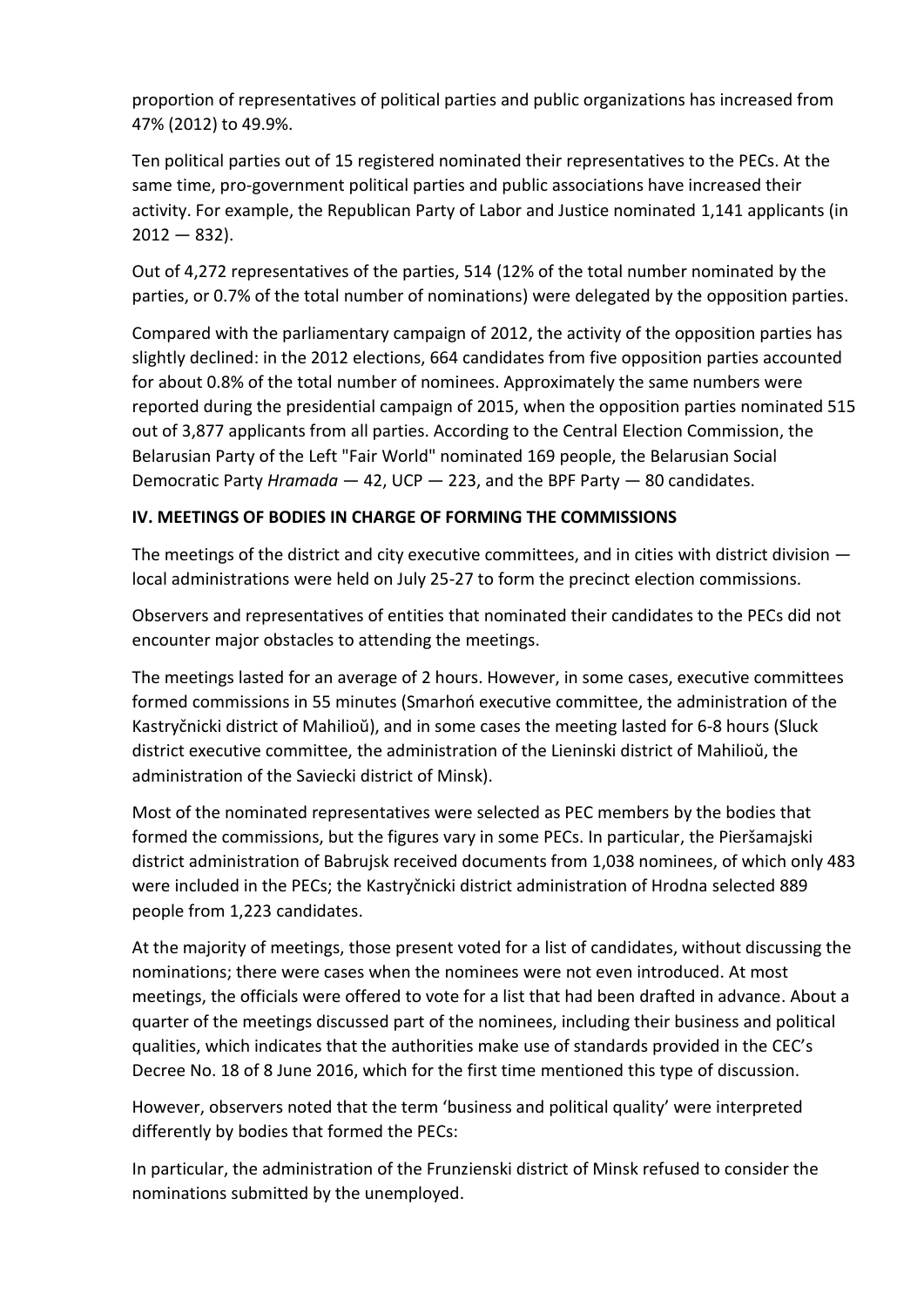The administration of the Partyzanski distritc of Minsk said that the main criteria for the inclusion in commission were the person's social and political activities, organizational skills, ability to work with people and hear them.

In addition, representatives of district executive committees named other criteria for the selection of nominees to the PECs: experience of social and labor activity, experience of work in election commissions, support for the government's policies.

These criteria has been the main cause of bans on selecting persons nominated by opposition parties. It should be noted that the term of 'political quality' provided for in para. 6 of the CEC's Decree No. 18 in most cases is understood as support for the government's policy.

In some cases, applicants were invited for an interview by the agencies that formed the commissions. In particular, Aliaksandr Dabravolski, UCP member, former deputy of the Supreme Soviet of the USSR and the Supreme Soviet of Belarus, was invited to the administration of the Centraĺny district of Minsk. During the interview, administration officials tried to test the politician's knowledge of the rules of the Electoral Code. It is unknown if similar tests were conducted for candidates nominated to PECs by the pro-governmental public organizations and political parties, representatives of labor collectives.

In early July, CEC head Lidziya Yarmoshyna said that the formation of the PECs should not be based on a formal approach. In her opinion, if there is no competition for the commission seats, it is necessary to briefly characterize each candidate, and then hold a vote for the list of candidates. In case the number of nominees exceeds the amount of seats, a separate vote on each candidate should be held, so that it was clear whose candidacy was put on a vote. However, as evidenced by the campaign's observers, the authorities in charge of the procedure were not always guided by the approach voiced by the CEC head.

# **V. COMPOSITION OF FORMED COMMISSIONS**



A total of 5,971 PECs were formed, which is included 65,856 commissioners. Thus, 89.8% of the total number of applicants (73,293) were selected as commission members.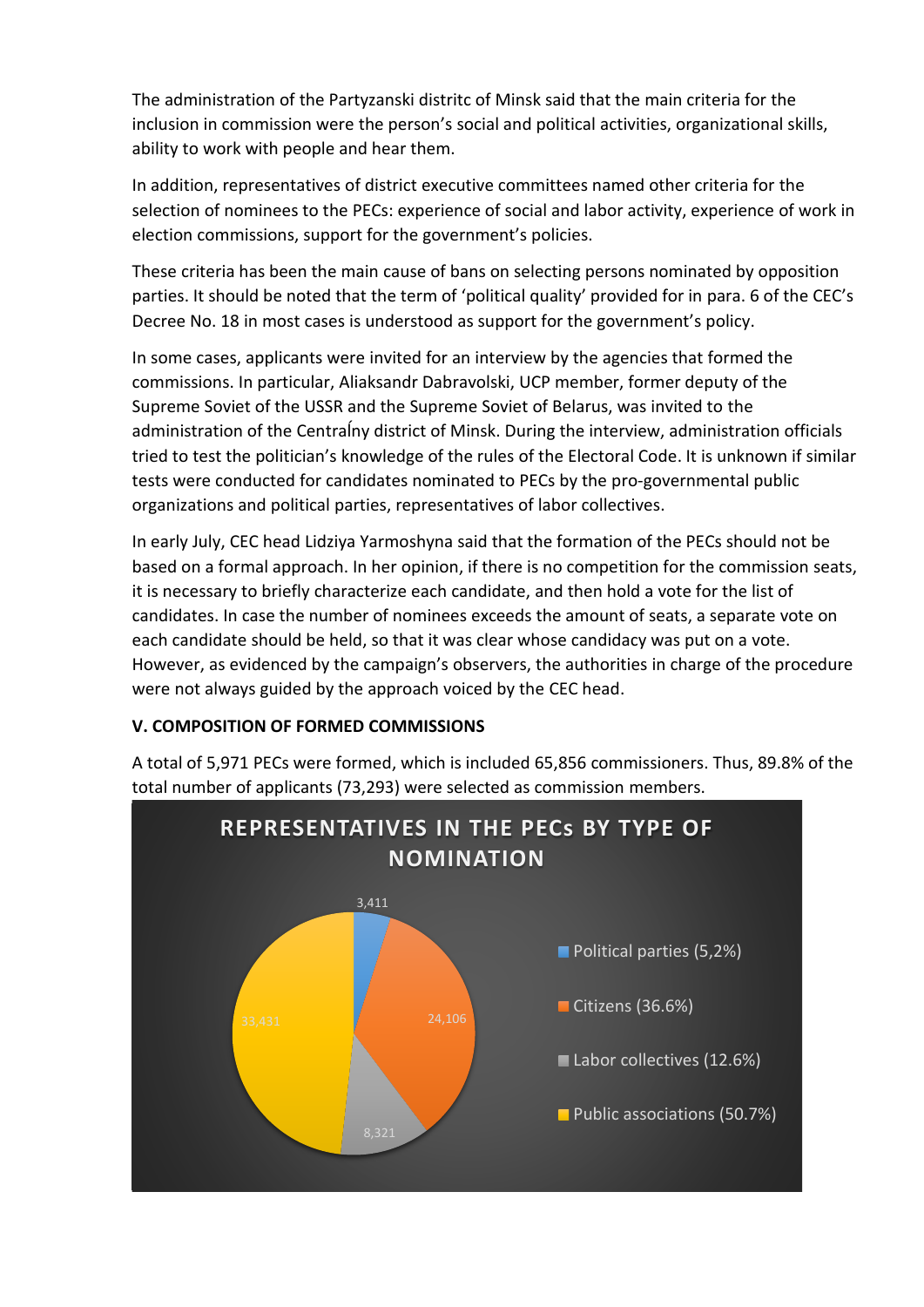The same representation rate was demonstrated by the candidates from the seven progovernment parties. Out of 3,773 persons nominated by the pro-government parties, 3,358 persons (89% of the total number) were included in the PECs.

A traditionally high representation in the PECs can be claimed by representatives of the five largest pro-government associations. Representation of *Belaya Rus*, the Belarusian Republican Youth Union, the Federation of Trade Unions, the Belarusian Women's Union and the Belarusian Public Association of Veterans was significantly above average: out of 27,080 representatives nominated by them, 25,546 people (94 %) were included in the PECs.

At the same time, of the 514 representatives of the five opposition parties nominated to the PECs, only 53 people received seats on the commissions (10.3% of the total number). As a result, representatives of the opposition parties make up 0.08% of the total PECs composition, which is less than in the parliamentary elections in 2012 (61 people or 0.1% of the total composition of the PECs) and approximately equal to the number of opposition representatives in the composition of the PECs in the parliamentary elections of 2008 (48 or 0.07%).

Thus, as in previous election campaigns, the main organizers of the elections in the country are representatives of the five largest pro-government organizations: *Belaya Rus*, the Belarusian Republican Youth Union, the Federation of Trade Unions, the Belarusian Women's Union and the Belarusian Public Association of Veterans. These organizations have 25,546 of their members on the PECs, which is 38.7% of the total number of PEC members. 24106 persons were included in the PECs through submitting applications by the citizens, which is 36.6% of the total number of PEC members. For comparison, the percentage of representatives of all political parties in the composition of the PECs is only 5.2%.



#### **V. APPEALS AGAINST DECISIONS TO REFUSE MEMBERSHIP IN THE PECs**

In Viciebsk, a group of citizens appealed against a violation of the personal voting procedure to the court of Pieršamajski district.

The *Fair World* Party appealed to the court of Orša district against a groundless decision to deny PEC membership to several representatives of the party and to the Kastryčnicki District